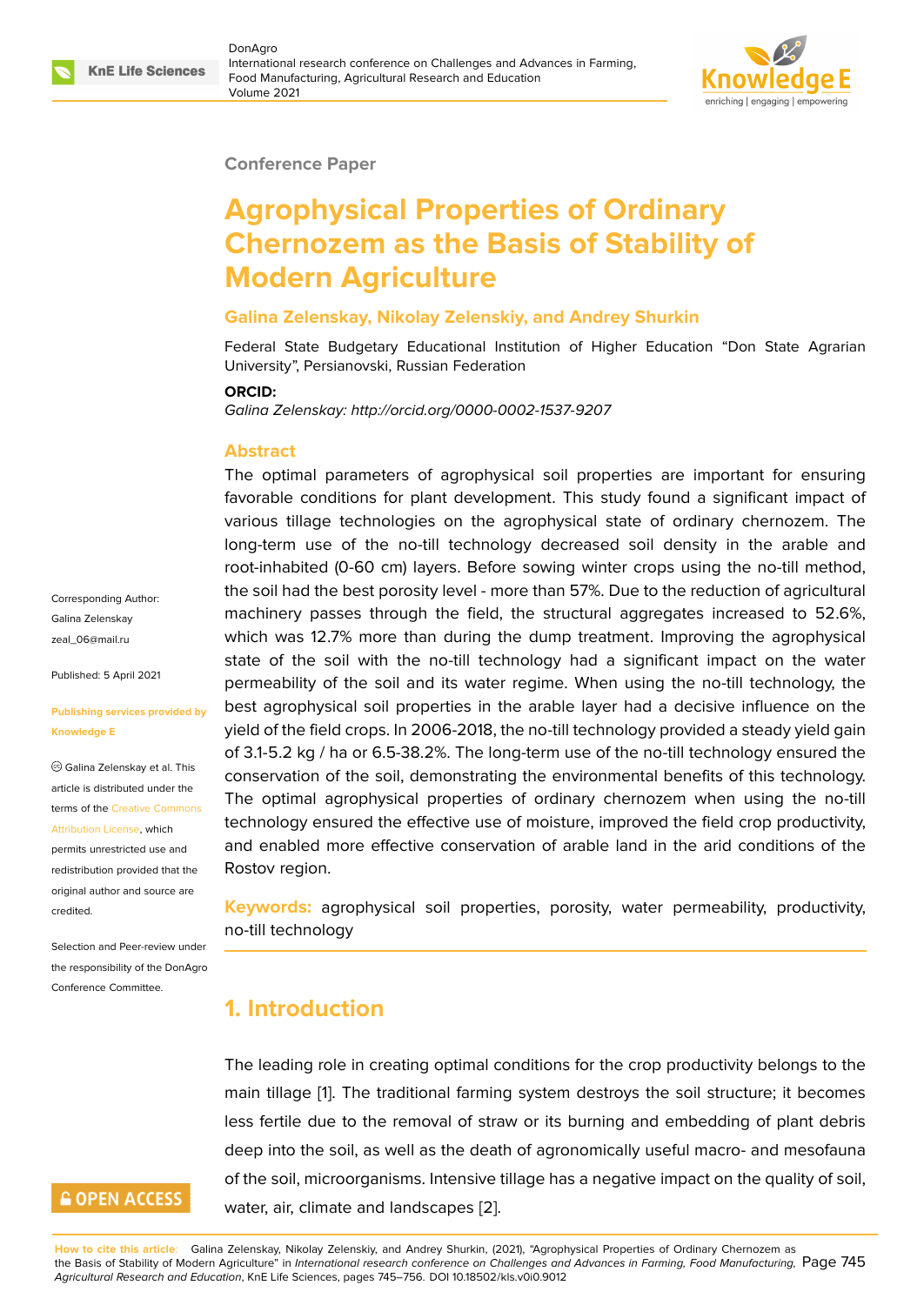An alternative to the traditional technologies was found by Russian agronomist I. E. Ovsinsky. The resource-saving technology that allows you to achieve good results under various weather conditions and at minimal cost is the no-till method [1–3].

The minimum tillage includes one or a number of small tillages by cultivators or harrows, with straw and stubble in the form of mulch in the upper soil layer (a mulching layer). Seeds are sown on finely cultivated soils in the mulching layer. The mu[lc](#page-10-0)[hin](#page-10-2)g layer reduces the evaporation of moisture, eliminates the risk of water and wind erosion. Fuel consumption is reduced by 60%. The soil fertility and structure improve, and favorable conditions for the soil fauna develop [4–6].

The change in density of the arable layer of the soil is related to the soil tillage system. Soil density is the main agrophysical indicator affecting the root system of crops, development and productivity [of](#page-10-3) [pla](#page-10-4)nts. Under the existing system of agriculture with intensive tillage, soil fertility, moisture capacity, crop productivity and crop production profitability are reduced. The introduction of energy-saving tillage techniques and methods is one of the ways to reduce the cost and increase profitability of crops, including sunflower and corn [7–9].

The scientific basis of the no-till technology is accumulation of organic matter in the upper soil layer, creation and regulation of the optimal amount of mulch in the form of rotted and semi-matured cro[p](#page-10-5) r[es](#page-11-0)idues, performing multifaceted functions of energy, moisture and resource conservation [10, 11].

This is an improvement in the physical, agrochemical, and agrobiological soil conditions, a decrease in soil erosion, and the number of weeds, and an improvement in the phytosanitary state.

With the No-till technology, plant roots cut through the soil in different directions and the soil becomes loose, without losing its capillarity [12]

An organic layer of crop residues formed on the surface attracts earthworms, restores soil microflora, which enriches the soil with nitrogen and stops the loss of humus [8].

Using the no-till technology, the mulching layer is c[rea](#page-11-1)ted once for all years; moreover, it works continuously both in winter and summer, and is regulated by the system due to crop residues of the main crops and biological mass of sideral and intermediate c[ro](#page-10-6)ps. The no-till technology has the most unique mechanisms for realizing the potential of biologizing agriculture and adaptive crop production [1].

The most important role in ensuring the living conditions of plants belongs to the optimal parameters of agrophysical properties of the soil. According to V.R. Williams [13], N.A. Kachinsky [14] [a](#page-10-0)nd many other researchers, agrophysical properties are one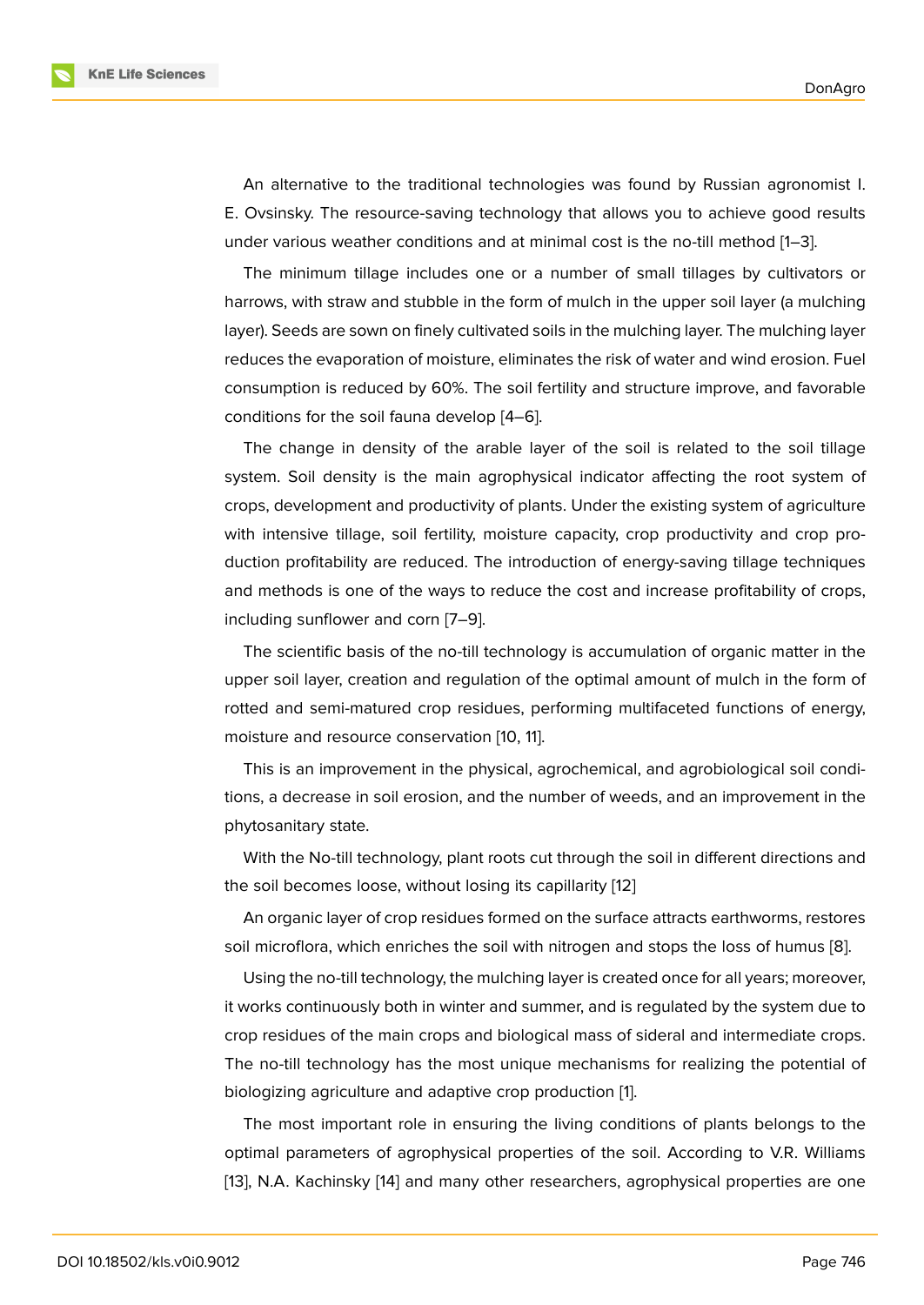of the most important factors of soil fertility management. For agronomic assessment of the agrophysical properties, the decisive indicators are a duty cycle and soil density. For most field crops, the addition density in the range from 1.10 to 1.30 g / cm3 is optimal [15].

Along with optimal density, one can also distinguish between equilibrium density or natural density, which often coincide, especially for chernozems. The granulometric [com](#page-11-3)position, structural state, the presence of organic matter and the tillage technology affect density.

When using the traditional intensive technologies in agriculture, a rapid mineralization of organic matter in the soil occurs and degradation processes develop.

# **2. Methods and Equipment**

The research purpose is to determine the effect of the long-term use of no-till and till technologies on the agrophysical properties of ordinary chernozem and the crop yield.

The studies were conducted in 2006-2018 at LLC NPP Agrosfera (Oktyabrsky district of Rostov region) in the field crop rotation "winter wheat-peas-winter wheat-sunflowerwinter barley-winter rape".

The climate is temperate continental, with a SCC of 0.7-0.8, the frost-free period lasts 180-190 days (April-November), the average annual rainfall is 470 mm, and the average annual air temperature is  $9°$  C. The soil is ordinary chernozem, the humus content is 3.5-3.8%, the content of mobile nitrogen and phosphorus is low, and the content of potassium is high.

#### **3. Results**

The long-term studies established that using various tillage technologies, it is possible to change density of soil compilation and regulate its water and air regimes.

As can be seen from Table 1, density of the arable soil layer in 2006 (initial state) increased from 1.16 to 1.20 g / cm3. The highest soil compaction density was observed in the layer of 20-30 cm. This is explained by numerous technological operations (plowing, disking, cultivating, rolling, etc.).

In the steppe reserve (virgin soil), the soil density in the 0-30 cm layer did not change significantly during the year and was 1.09-1.11 g  $/$  cm3. An analysis of the initial state of soil density shows that in the winter-spring period, a decrease in density is observed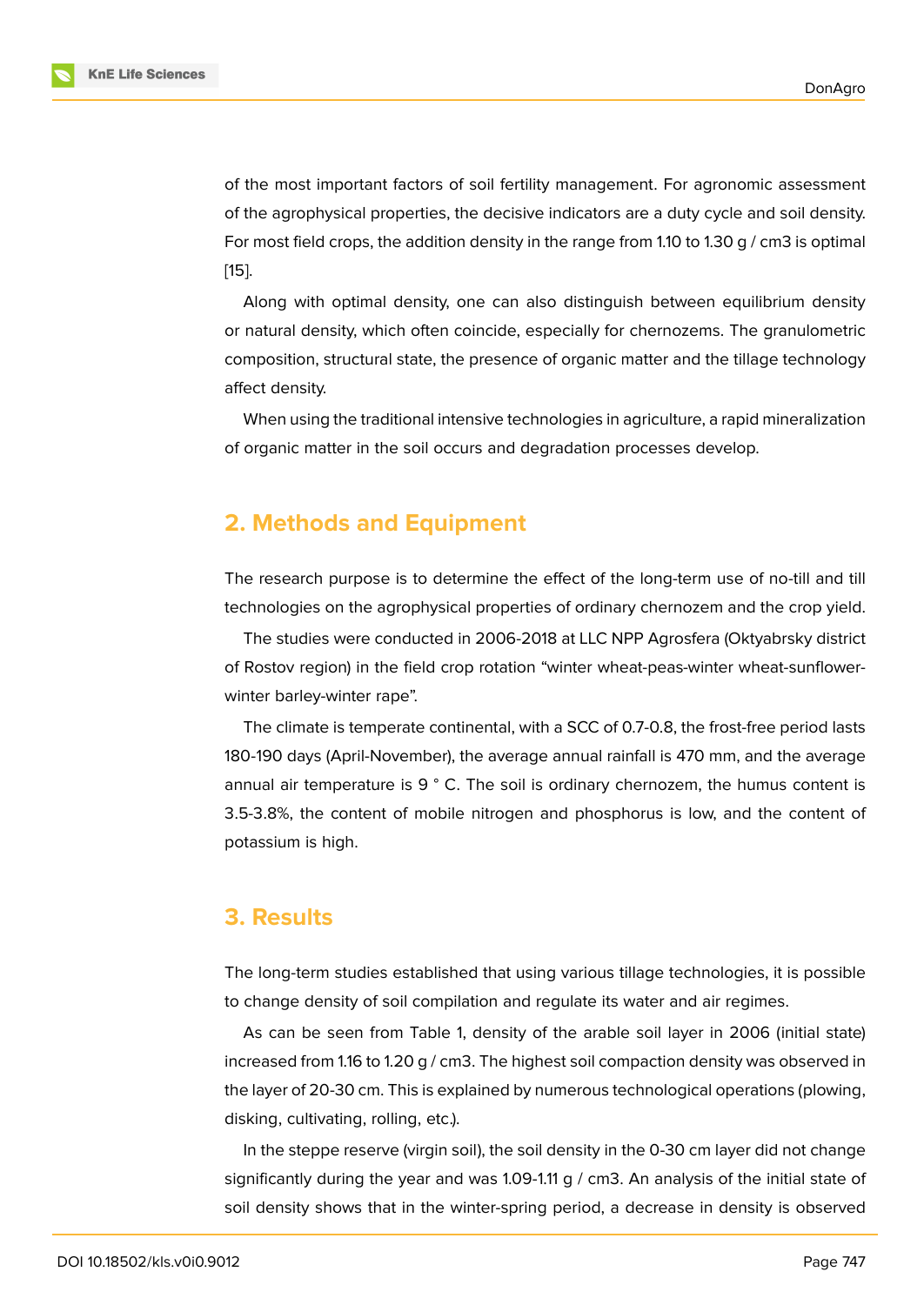| Option                         | Soil layer, cm | before the main<br>tillage (October) | at the beginning<br>of field works<br>(April | before sowing<br>winter crops<br>(September) |
|--------------------------------|----------------|--------------------------------------|----------------------------------------------|----------------------------------------------|
|                                |                | 2006 (initial state)                 |                                              |                                              |
| Long-term tillage<br>(control) | $O-10$         | 1,09                                 | 1,05                                         | 1,07                                         |
|                                | $10 - 20$      | 1,12                                 | 1,11                                         | 1,23                                         |
|                                | 20-30          | 1,26                                 | 1,25                                         | 1,29                                         |
|                                | $0 - 30$       | 1,16                                 | 1,14                                         | 1,20                                         |
| Virgin land                    | $O-10$         | 1,02                                 | 1,00                                         | 1,02                                         |
|                                | $10 - 20$      | 1,08                                 | 1,06                                         | 1,09                                         |
|                                | 20-30          | 1,22                                 | 1,20                                         | 1,22                                         |
|                                | $0 - 30$       | 1,11                                 | 1,09                                         | 1,11                                         |
|                                |                | 2017 (after two crop rotations)      |                                              |                                              |
| Long-term tillage<br>(control) | $0-10$         | 1,13                                 | 1,06                                         | 1,10                                         |
|                                | $10 - 20$      | 1,18                                 | 1,12                                         | 1,22                                         |
|                                | 20-30          | 1,29                                 | 1,28                                         | 1,31                                         |
|                                | $0 - 30$       | 1,20                                 | 1,15                                         | 1,21                                         |
| No-till                        | $0-10$         | 1,06                                 | 1,03                                         | 1,05                                         |
|                                | $10 - 20$      | 1,11                                 | 1,09                                         | 1,10                                         |
|                                | 20-30          | 1,19                                 | 1,20                                         | 1,22                                         |
|                                | $0 - 30$       | 1,12                                 | 1,11                                         | 1,12                                         |
| Virgin land                    | $O-10$         | 1,04                                 | 1,02                                         | 1,03                                         |
|                                | $10 - 20$      | 1,09                                 | 1,11                                         | 1,12                                         |
|                                | 20-30          | 1,19                                 | 1,21                                         | 1,20                                         |
|                                | $0 - 30$       | 1,11                                 | 1,11                                         | 1,12                                         |

|  |  |  |  | TABLE 1: The dynamics of soil density with various tillage technologies, g / cm3 |  |  |
|--|--|--|--|----------------------------------------------------------------------------------|--|--|
|  |  |  |  |                                                                                  |  |  |
|  |  |  |  |                                                                                  |  |  |
|  |  |  |  |                                                                                  |  |  |

both on the cultivated arable land and steppe reserve. This can be explained by the fact that in winter, ordinary chernozem is prone to self-loosening under the influence of temperature fluctuations

E.V. Poluektov [16] came to the similar conclusions when studying the influence of various tillage methods on the agrophysical properties of ordinary chernozem, depending on the degree of erosion. In his studies, he noted that addition density of the arable layer of ordinary [che](#page-11-4)rnozem after winter wetting comes to a certain equilibrium state by spring.

If we compare the cultivated arable land and the steppe reserve (virgin land), density of soil compaction in the arable layer is subject to significant fluctuations from 1.16 g / cm3 before tillage to 1.20 g / cm3 through the year before sowing winter crops. At the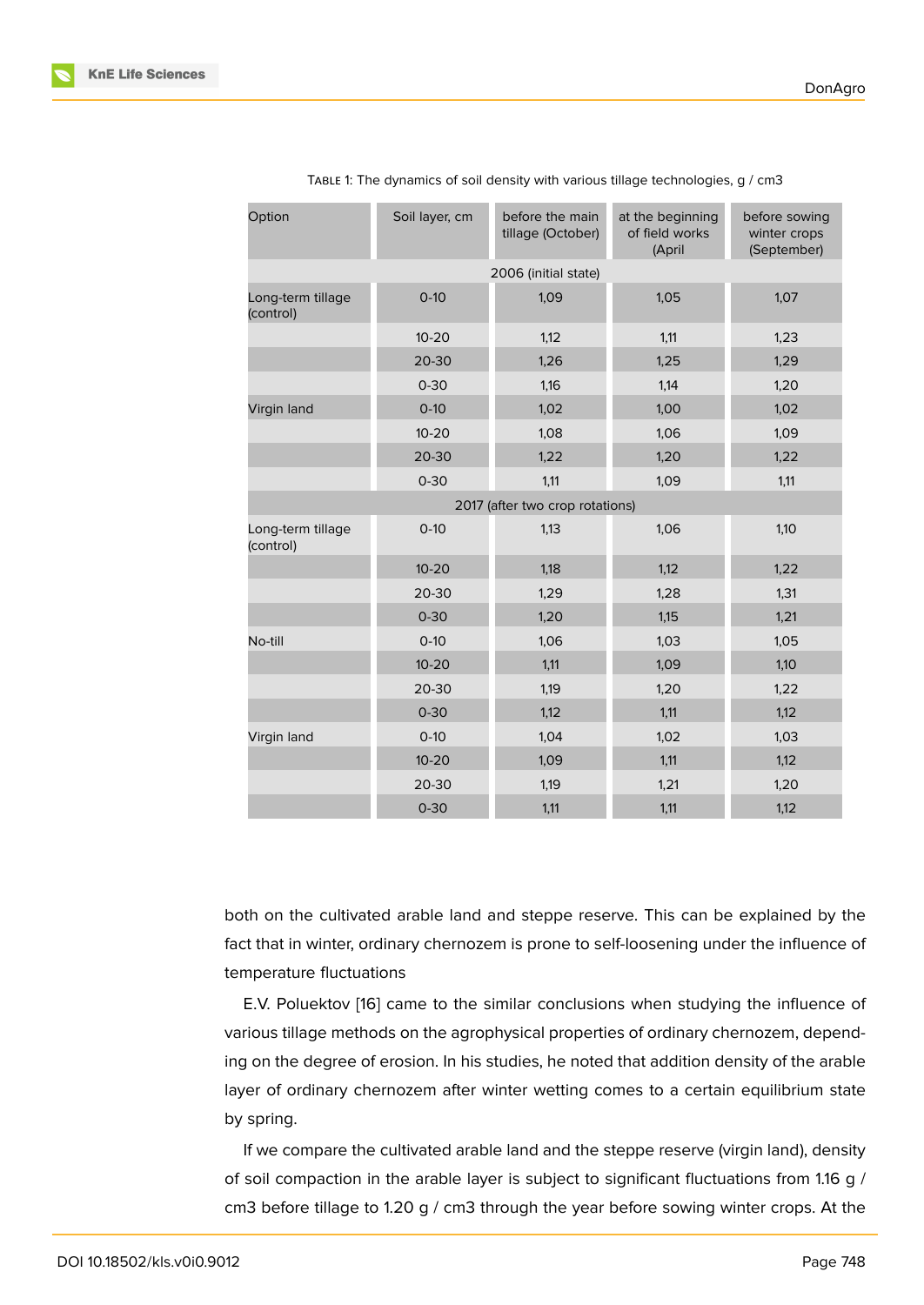same time, we did not observe changes in the density of soil compaction in the steppe reserve.

Soil compaction density in 2017, i.e. after two rotations, showed significant differences in the options. In the control option, the soil density in the arable layer (0-30 cm) before the main cultivation was 1.20 g / cm3, i.e. it increased by 0.04 g / cm3 compared with the original value (1.16 g / cm3). By sowing winter crops, the soil density increased to 1.21 g / cm3. It should be noted that the greatest soil compaction was observed in a layer of 20-30 cm, which amounted to 1.28-1.31 g / cm3. With the long-term use of the no-till technology, the soil density was significantly lower - 1.11-1.12 g / cm3.

Consequently, in the control option, the soil gradually acquires a composition close to natural, i.e. soil density approaches an equilibrium.

The soil compaction in the arable layer is due to the compression action of the running systems of agricultural machines. During the dump tillage, the number of technological operations was 8–9. Numerous treatments contributed to soil compaction in the arable layer and formation of the "plow sole".

Many researchers [16, 17], who observed the soil density, dealt with the arable horizon, although the vegetation conditions largely depend on the root layer composition density.

Due to the insufficient study of soil compaction density in the root-inhabited layer (0- 60 cm), we conducte[d o](#page-11-4)[bse](#page-11-5)rvations of soil compaction density in this layer. Our research determined that while in the arable layer it is possible to vary the density with various treatments, in the subsoil layer the soil remains quite compacted (Table 2).

| Option                         | Soil layer, cm | before the main<br>tillage (October) | at the beginning<br>of field works<br>(April) | before sowing<br>winter crops<br>(September) |
|--------------------------------|----------------|--------------------------------------|-----------------------------------------------|----------------------------------------------|
| Long-term tillage<br>(control) | $0 - 30$       | 1.21                                 | 1,18                                          | 1,20                                         |
|                                | $0 - 60$       | 1,36                                 | 1,32                                          | 1,34                                         |
| (No-till                       | $0 - 30$       | 1,13                                 | 1,10                                          | 1,12                                         |
|                                | $0 - 60$       | 1,26                                 | 1.27                                          | 1,26                                         |
| Virgin land                    | $0 - 30$       | 1,11                                 | 1,09                                          | 1,10                                         |
|                                | $0 - 60$       | 1,27                                 | 1,25                                          | 1,25                                         |

TABLE 2: Dynamics of soil density depending on the tillage technology (average for 2012-2017)

In the control option, the soil density in the 0-60 cm layer was below the optimal value - 1.32-1.36 g / cm3, and this requires additional energy-intensive and high-cost agricultural practices such as deep loosening or chizing in these soil layers.

Numerous passes of agricultural machines lead to the soil compaction and destruction of the soil structure and decrease its porosity (Table 3).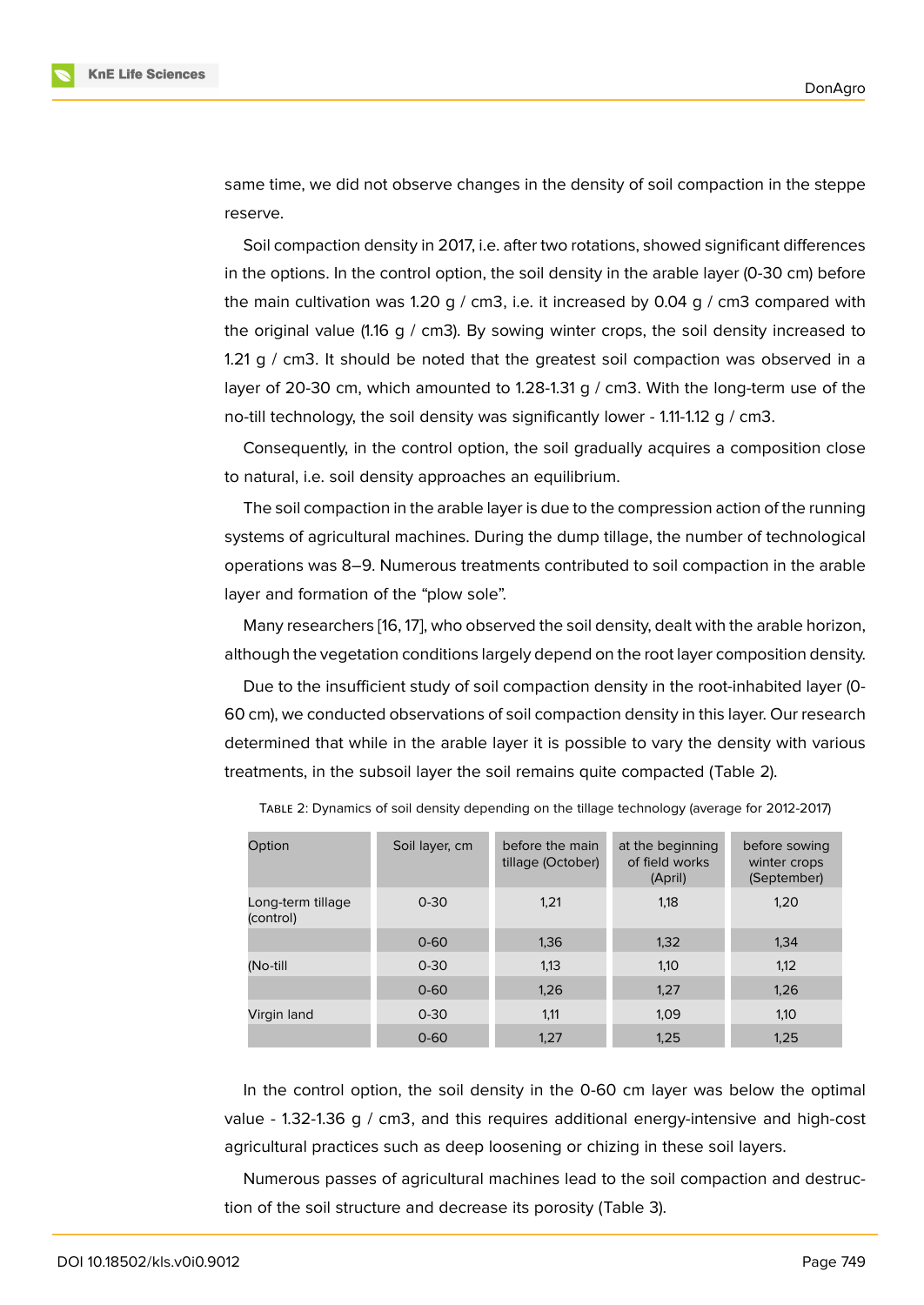| Option                            | Soil layer, cm       |                                   |                      |                                 |                      |                                  |  |
|-----------------------------------|----------------------|-----------------------------------|----------------------|---------------------------------|----------------------|----------------------------------|--|
|                                   | $0 - 10$             |                                   |                      | $10 - 20$                       | 20-30                |                                  |  |
|                                   | total<br>porosity, % | density, $q /$<br>cm <sub>3</sub> | total<br>porosity, % | density, $q$<br>cm <sub>3</sub> | total<br>porosity, % | density, $q/$<br>cm <sub>3</sub> |  |
| Long-term<br>tillage<br>(control) | 49,7                 | 1,14                              | 51,4                 | 1,17                            | 50,3                 | 1,30                             |  |
| No-till                           | 58,6                 | 1,05                              | 57,9                 | 1,10                            | 57,2                 | 1,19                             |  |
| Virgin land                       | 61,8                 | 1,04                              | 59,3                 | 1,09                            | 59,7                 | 1,17                             |  |

TABLE 3: Characterization of the agrophysical soil properties with the long-term use of various treatments in the autumn period (average for 2012-2017)

Before sowing winter crops using the no-till method, porosity in the control option was better.

### **4. Discussion**

Thus, in the experimental option, the soil in the root-inhabited layer had a higher density level than in thecontrol option. One of the important agrophysical soil indicators is its structurally-aggregate state.

Our findings were confirmed by the results of studies on the steppe reserve, where the total soil porosity had maximum values (59.3-61.8%), which is 1.4-3.2% more than in the control option. If we compare the control option with the steppe reserve, differences in porosity are 7.9-12.1%.

Structural soils retain lower density. This determines the favorable water, air, thermal and food regimes. According to N.A. Kachinsky [14], it can be considered generally accepted that fertility of soils that are heavy in grain size distribution, depends on their structure.

The studies conducted in 2012-2017 showed th[at t](#page-11-6)he soil treatment technology had a significant effect on the soil structure (Table 4).

The long-term use of the no-till technology contributes to the formation of a coarsegrained structure both in the upper (0-10 cm) and arable layers (0-30 cm). Before the main tillage in the control option, the value of the structural aggregates of the upper soil layer (0-10 cm) was 39.9%, and for the no-till technology, it was 52.6%, i.e. 12.7% more than in the control option. In the arable layer, these differences were the same with the no-till technology it was 11.4% more.

In the steppe reserve, the structural state of the soil was maximum - 61.3-67.9%, which is 21.4% more in the 0-10 cm layer and 16.4% more in the 0-30 cm layer. In spring,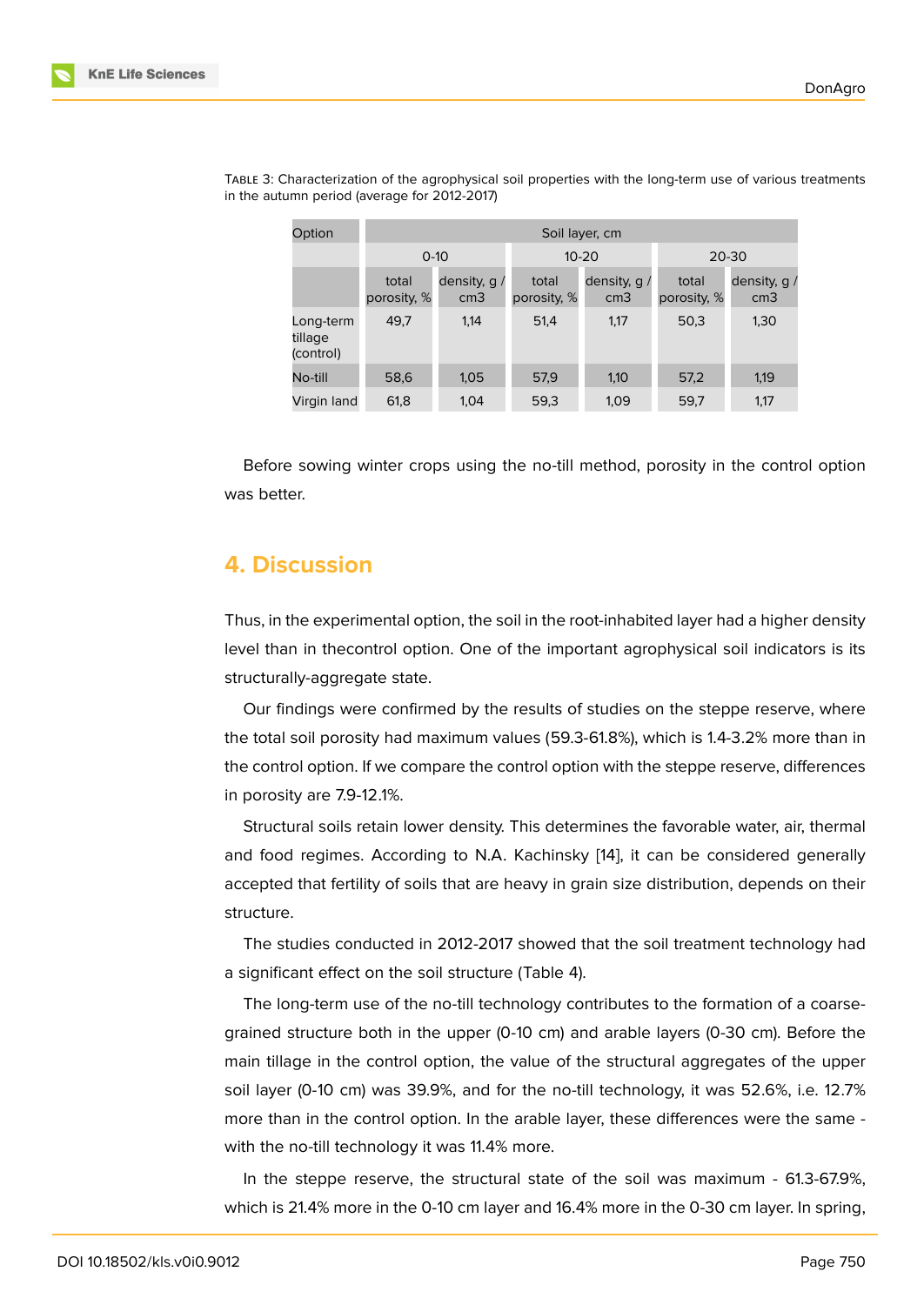| Option                         | Soil layer, cm | Structural aggregates > 1 mm         |                                               |                                              |  |  |
|--------------------------------|----------------|--------------------------------------|-----------------------------------------------|----------------------------------------------|--|--|
|                                |                | before the main<br>tillage (October) | at the beginning<br>of field works<br>(April) | before sowing<br>winter crops<br>(September) |  |  |
| Long-term tillage<br>(control) | $0-10$         | 39.9                                 | 41,2                                          | 40.1                                         |  |  |
|                                | $0 - 30$       | 51,5                                 | 52,8                                          | 53,6                                         |  |  |
| No-till                        | $0-10$         | 52,6                                 | 52,9                                          | 53,4                                         |  |  |
|                                | $0 - 30$       | 62,9                                 | 64,6                                          | 65,0                                         |  |  |
| Virgin land                    | $0-10$         | 61,3                                 | 62,8                                          | 63,5                                         |  |  |
|                                | $0 - 30$       | 67,9                                 | 68,1                                          | 68,7                                         |  |  |

TABLE 4: The dynamics of structural aggregates with various tillage technologies (average for 2012-2017)

determination of the soil structural aggregates revealed their increase in all the options. On arable land, this indicator increased by 1.3-1.7%, and on the steppe reserve - by 0.2%. In the autumn period, in the control option, we identified a decrease in structural aggregates in the upper layer (0-10 cm) by 1.4%, and an increase in the steppe reserve.

TABLE 5: Dynamics of water-resistant aggregates with various tillage technologies (average for 2012-2017)

| Option                         | Soil layer, cm | Water resistant aggregates > 0.25 mm |                                               |                                              |  |  |
|--------------------------------|----------------|--------------------------------------|-----------------------------------------------|----------------------------------------------|--|--|
|                                |                | before the main<br>tillage (October) | at the beginning<br>of field works<br>(April) | before sowing<br>winter crops<br>(September) |  |  |
| Long-term tillage<br>(control) | $0-10$         | 43,1                                 | 42.6                                          | 40.4                                         |  |  |
|                                | $0 - 30$       | 50,3                                 | 49,4                                          | 49.9                                         |  |  |
| No-till                        | $0 - 10$       | 49,7                                 | 50,5                                          | 51,0                                         |  |  |
|                                | $0 - 30$       | 58,9                                 | 59,6                                          | 60,2                                         |  |  |
| Virgin land                    | $0 - 10$       | 69,2                                 | 68,6                                          | 70,1                                         |  |  |
|                                | $0 - 30$       | 71,3                                 | 71.8                                          | 72,2                                         |  |  |

The agrophysical properties of ordinary chernozem have changed – the soil structure has deteriorated, dispersion has increased, and chernozem has become more erosionhazardous.

As our studies have shown, with the long-term use of the no-till technology on ordinary chernozem, a good lumpy-granular structure consisting of more than 50% of lumpy aggregates (> 1 mm in diameter) was formed. They create a basis that determines optimal folding and helps to maintain optimal folding.

We found that the coarse-grained structure is formed on a natural phytocenosis (steppe reserve), which is maintained in optimal conditions. On cultivated arable land, the negative effect of anthropogenic factors is evident. Therefore, we need to develop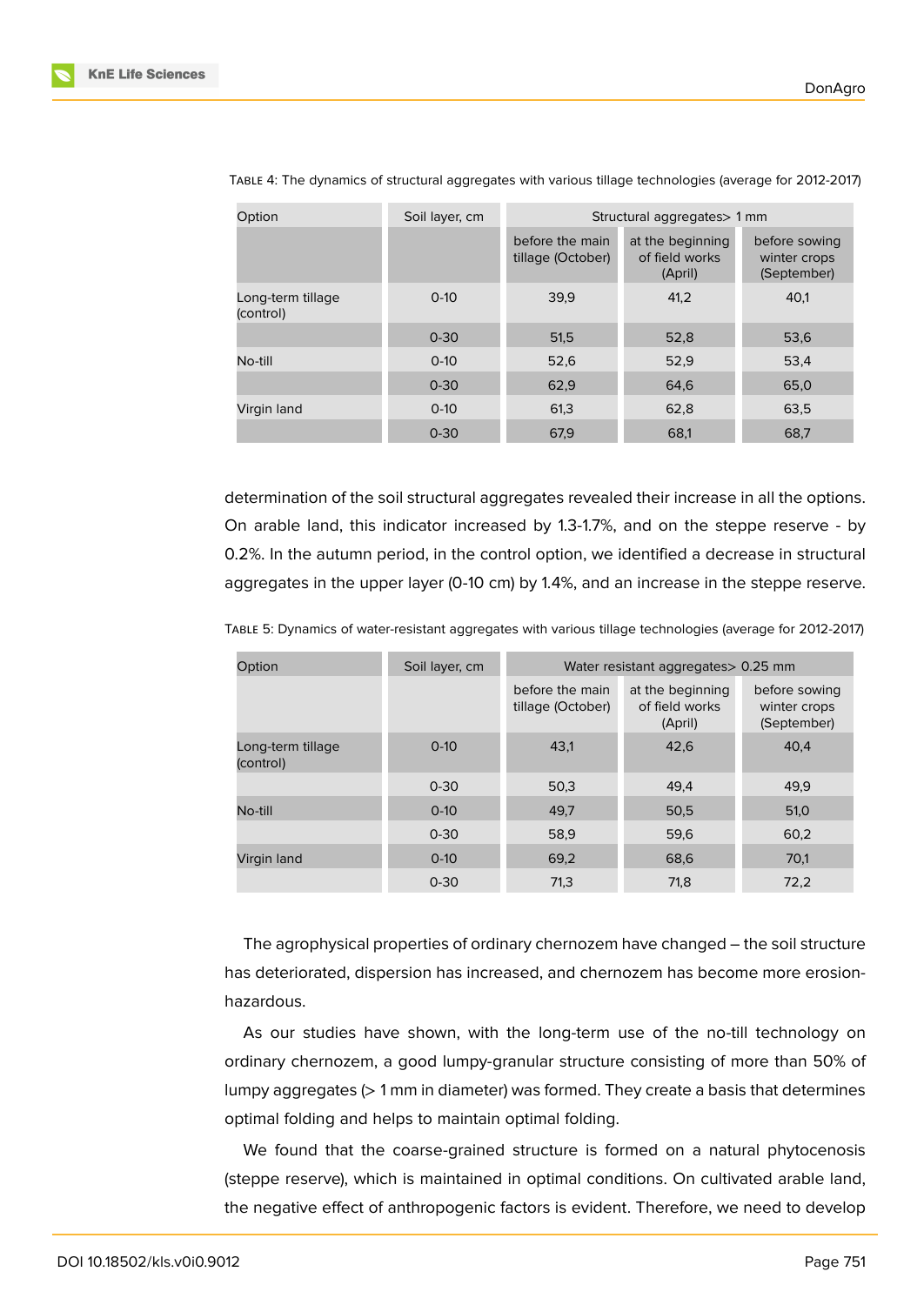



and apply highly effective agricultural measures that ensure conservation and increase soil fertility. In modern agriculture, the most effective method is the No-till technology.

One of the qualitative indicators of the soil structure is its water resistance, which determines stability of the soil structure (Table 5).

When determining water resistance of the soil structure, we found that in the control option involving winter crops, the number of water-resistant aggregates  $(> 0.25$ mm) decreased from 43.1 to 40.4%. In the arable layer, the number of water-resistant aggregates remained about 50%.

When using the no-till method and in the steppe reserve, water resistance of the structure was constant throughout the entire agricultural year, with the only difference that it was within 50% on the arable land in the upper layer and about 60% in the arable layer. In the steppe reserve, these indicators were 69 and 72%, respectively.

Describing the arable layer by the content of water-resistant aggregates, it should be noted that using the no-till method, this indicator was within 60% throughout the year, which is 8.6-10.3% higher compared with the control option.

Thus, an analysis of the structural composition of the arable layer after 12 years of application of various tillage technologies showed that the long-term use of the No-till technology increases the number of lumpy and water-resistant aggregates in the arable soil layer. It should be noted that the share of water-resistant aggregates larger than 0.25 mm was more than 50%, which indicates the high structural condition of the soil.

Compared to the steppe reserve, the arable land contained less structural aggregates: more than 20% in the control option and more than 12% when using the no-till method. The maintenance of water-resistant aggregates is one of the main criteria for predicting a stable time for optimal soil compaction. If the share of water-resistant aggregates more than 0.25 mm in diameter is less than 45%, the soil is quickly compacted under the influence of the running systems of agricultural machines which deteriorate its agrophysical properties.

We obtained interesting data when analyzing the dynamics of content of waterresistant soil aggregates in the steppe reserve lands. The water-resistant soil structure of the virgin land is less susceptible to seasonal changes. It has a stable value of about 70%, and it is possible to restore water-resistant aggregates on the arable land under cultivation.

Among the most important water-physical properties of the soil, water permeability determines the value and intensity of the surface runoff of melt and storm water; this is crucial in shaping the water regime and protecting the soil from water erosion. The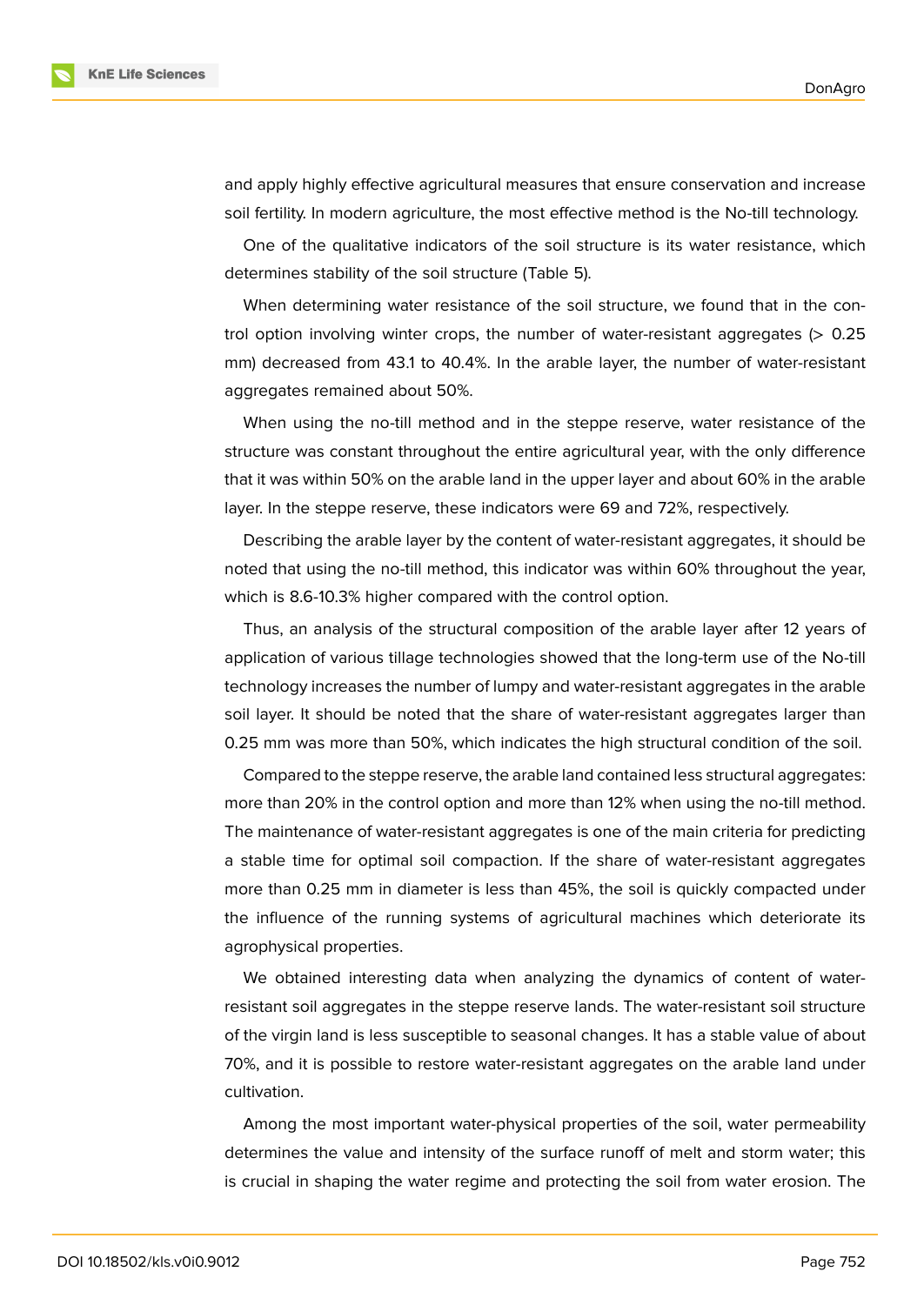

value and speed of water permeability depend on the presence of crop cover or crop residues on the surface, as well as human activities, which transforms the density of addition, the structural-aggregate composition.

For a more complete understanding of the relationship between various factors affecting the amount of water absorption, we conducted a comparative study of water permeability of the soil with various cultivation methods (Table 6).

| Option                         | Soil density in the<br>layer of 0-30 cm,<br>q / cm3 | Content of<br>water-resistant<br>aggregates in the<br>layer of 0-30<br>cm, % | Water<br>permeability of<br>the soil during the<br>first hour, mm | Moisture filtration<br>during the 2nd<br>and 3rd hours.<br>mm |
|--------------------------------|-----------------------------------------------------|------------------------------------------------------------------------------|-------------------------------------------------------------------|---------------------------------------------------------------|
| Long-term tillage<br>(control) | 1,18                                                | 49.8                                                                         | 312                                                               | 390                                                           |
| No-till                        | 1,11                                                | 50,7                                                                         | 468                                                               | 621                                                           |
| Virgin land                    | 1,09                                                | 69,0                                                                         | 659                                                               | 976                                                           |

TABLE 6: Water permeability of the soil with various tillage methods, (average for 2012-2017)

Studies have established that the most intensive absorption of water was for the steppe reserve and arable lands with the prolonged use of the no-till method. During the first hour of observation, water permeability in the steppe reserve was 659 mm, which is 347 mm more compared to the control option, and 191 mm more compared with the no-till method.

The lowest water permeability can be explained by the fact that the soil had a higher density and a low percentage of water-resistant aggregates in the arable layer. The most intensive absorption of water was observed in the steppe reserve, since there was a sufficiently powerful cover from steppe forbs and the maximum content of waterresistant aggregates was more than 71%.

Water permeability is characterized by high dynamics. Initially, when filling free pores and voids with moisture, water is absorbed at a significant rate. Subsequently, the rate of water absorption decreases and the filtering process begins. Under the influence of pressure, water seeps through the water-conducting pores with a constant value of the steady flow.

We found that the intensive absorption of water decreases after 35-40 minutes. There is a sharp decline due to a strong siltation of pores. Despite the fact that the highest absorption rate was observed in the first quarter of an hour (186 mm), later water permeability decreased, and amounted to only 126 mm. Subsequently, the moisture filtration rate decreased faster than in the case of the no-till method. In total, during three hours of observations, water absorption was 1089 mm, which is 687 mm more than in the control option.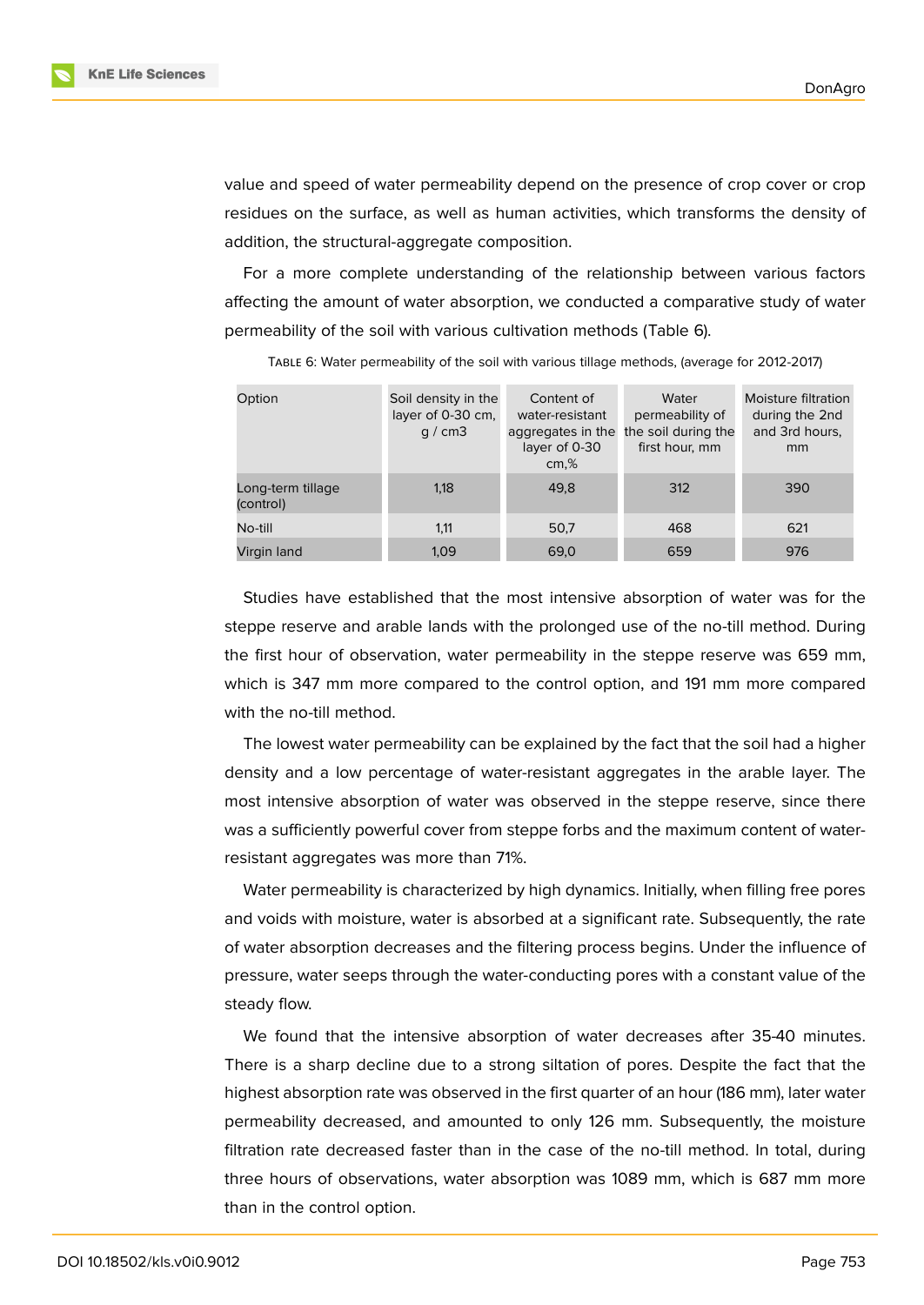**KnE Life Sciences** 



In the virgin area, water permeability of the soil was maximum - 659 mm, which is 347 mm, or 2.1 times more than in the control option. Compared with the no-till option, these differences were significantly smaller - 191 mm, or 29% than in the steppe reserve. On the virgin plot, the moisture filtration amounted to 1989 mm; during the second and third hours of observations, it increased by 976 mm. Consequently, soil treated with the tillage method better absorbs short rains; however, with the no-till method, rains of low intensity and intense long-lasting rain are absorbed better. This protects the soil from water erosion on sloping lands.

Thus, the results have established that the most intensive absorption of water is observed on the steppe reserve lands and using the no-till method, i.e. in the options with the best agrophysical properties in the arable soil layer, which is one of the determining factors affecting the yield of field crops.

Stable yield is the main indicator of effectiveness of the applied agricultural methods regardless of the prevailing weather conditions.

| Crop                      |         | Yield, t / ha | Gain |      |
|---------------------------|---------|---------------|------|------|
|                           | Tillage | No-till       | c/ha | %    |
| Winter wheat <sup>1</sup> | 47,6    | 51,4          | 3,8  | 7,9  |
| peas                      | 13,6    | 18,8          | 5,2  | 38,2 |
| Winter wheat2             | 42,1    | 45,5          | 3,4  | 8,1  |
| Sunflower                 | 17,7    | 22,8          | 5,1  | 28,8 |
| Winter barley             | 47,8    | 50,9          | 3,1  | 6,5  |
| Winter rape               | 29,0    | 29,6          | 0,6  | 2,1  |

The yield was different for different crops (Table 7).

TABLE 7: Productivity of field crops with various tillage technologies (average for 2006-2018)

In 2006-2018, the no-till technology increased the crop yield. The yield of winter wheat sown after winter rape averaged 51.4 kg / ha, which is 3.8 kg / ha, or 7.9% higher than in case of the till technology. We observed a similar increase in the yield of winter wheat sown after peas and winter barley. It should be noted that for peas and sunflowers, the advantage of the no-till technology was 5.2 and 5.1 c / ha, respectively. Only for winter rape, the yield did not change and was 29.0-29.6 c/ha.ъ

# **5. Conclusion**

Thus, the long-term studies allowed us to draw conclusions about the optimal agrophysical properties of ordinary chernozem when using the no-till technology. This ensures the rational use of moisture, creates favorable conditions for realizing the productivity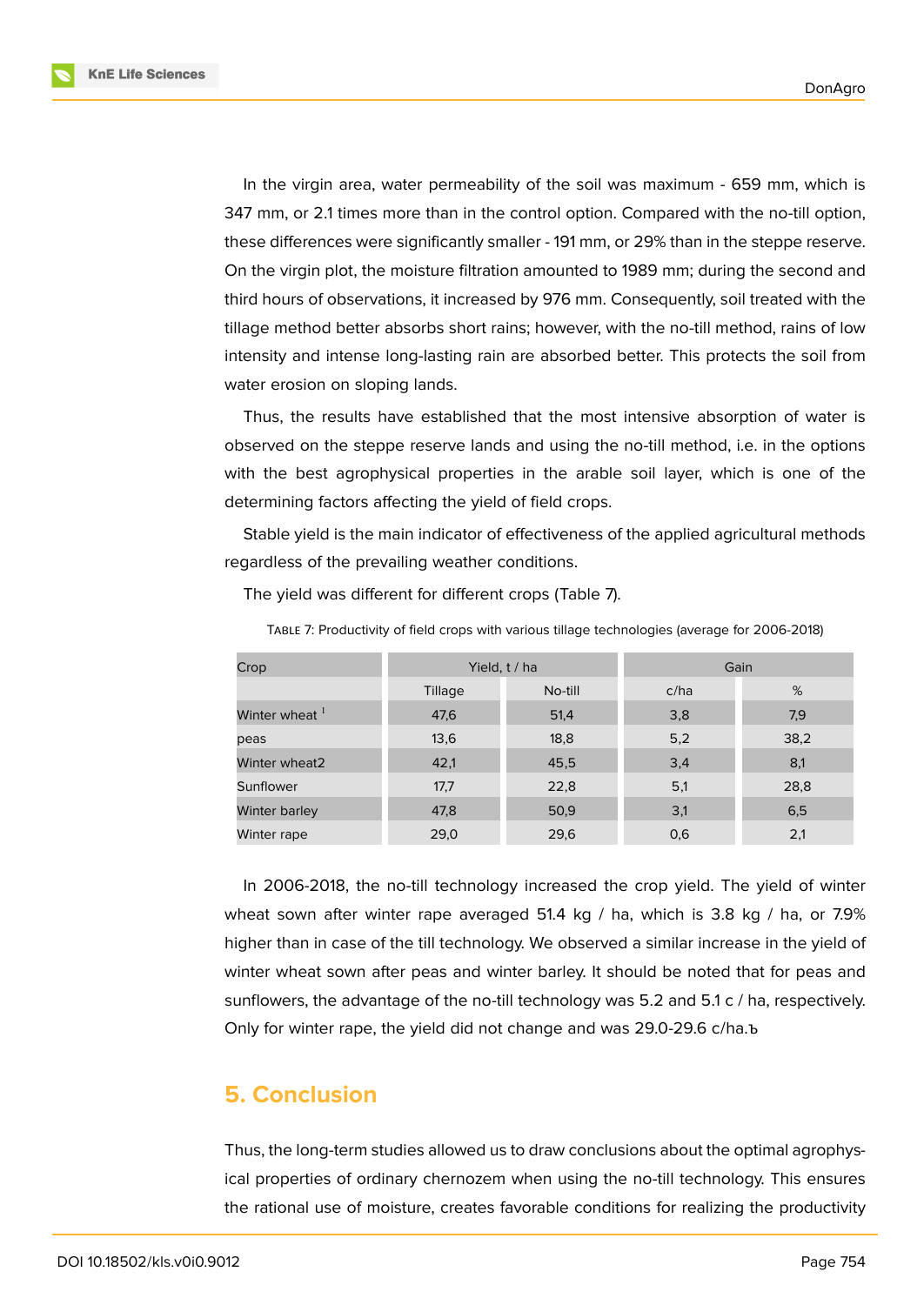

potential of field crops and indicates a more intensive conservation use of arable land in the arid conditions of Rostov region.

### **Acknowledgement**

The authors ae grateful to the administration of Don State Agrarian University for their support in conducting this study. They are also grateful to all the reviewers who made a valuable contribution to the work.

### **Conflict of Interest**

The authors have no conflict of interest to declare.

### **References**

- <span id="page-10-0"></span>[1] Bakirov, F. G. (2014). Resource-Saving Technologies on the Chernozems of the Southern Orenburg Region. *Achievements of Science and Technology of the Agro-Industrial Complex*, vol. 5, pp. 3-5.
- <span id="page-10-1"></span>[2] Vlasenko, A. N. (2013). Problems and Prospects of the Development and Development of No-Till Technology on Chernozems of the Forest-Steppe of Western Siberia. *Achievements of Science and Technology of the AIC,* vol. 9, pp. 16-19.
- <span id="page-10-2"></span>[3] Dorozhko, G. R. (2011). Direct Sowing of Field Crops is One of the Areas of Biologized Farming. *Vestnik of AIC Stavropol*, vol. 2, pp. 7-10.
- <span id="page-10-3"></span>[4] Dridiger, V. K. (2015). The Influence of Crop Cultivation Technology on Agrophysical Properties and Potential Soil Fertility in Crop Rotation. *Agriculture*, vol. 15, pp. 230- 236.
- [5] Tanchik, S. P. (2013). Tillage and Weediness of Crops. *Protection and Quarantine of Plants*, vol. 10, pp. 19-20.
- <span id="page-10-5"></span><span id="page-10-4"></span>[6] Trofimova, T. A. (2011). Minimizing Tillage. *Agro XXI,* vol. 1-3, pp. 11-13.
- [7] Zelenskaya, G. M.*, et al*. (2012). Growing Winter Wheat using Direct Sowing Technology in the Conditions of the Rostov Region. *Modern problems of science and education*, vol. 1092, pp. 1-9.
- <span id="page-10-6"></span>[8] Mokrikov, G. V. (2019). The Effect of Productive Moisture Reserves and Precipitation on Crop Yields under Direct Sowing of Crops in the Rostov Region. *Samara Scientific Bulletin*, vol. 9, issue 26, pp. 69-75.